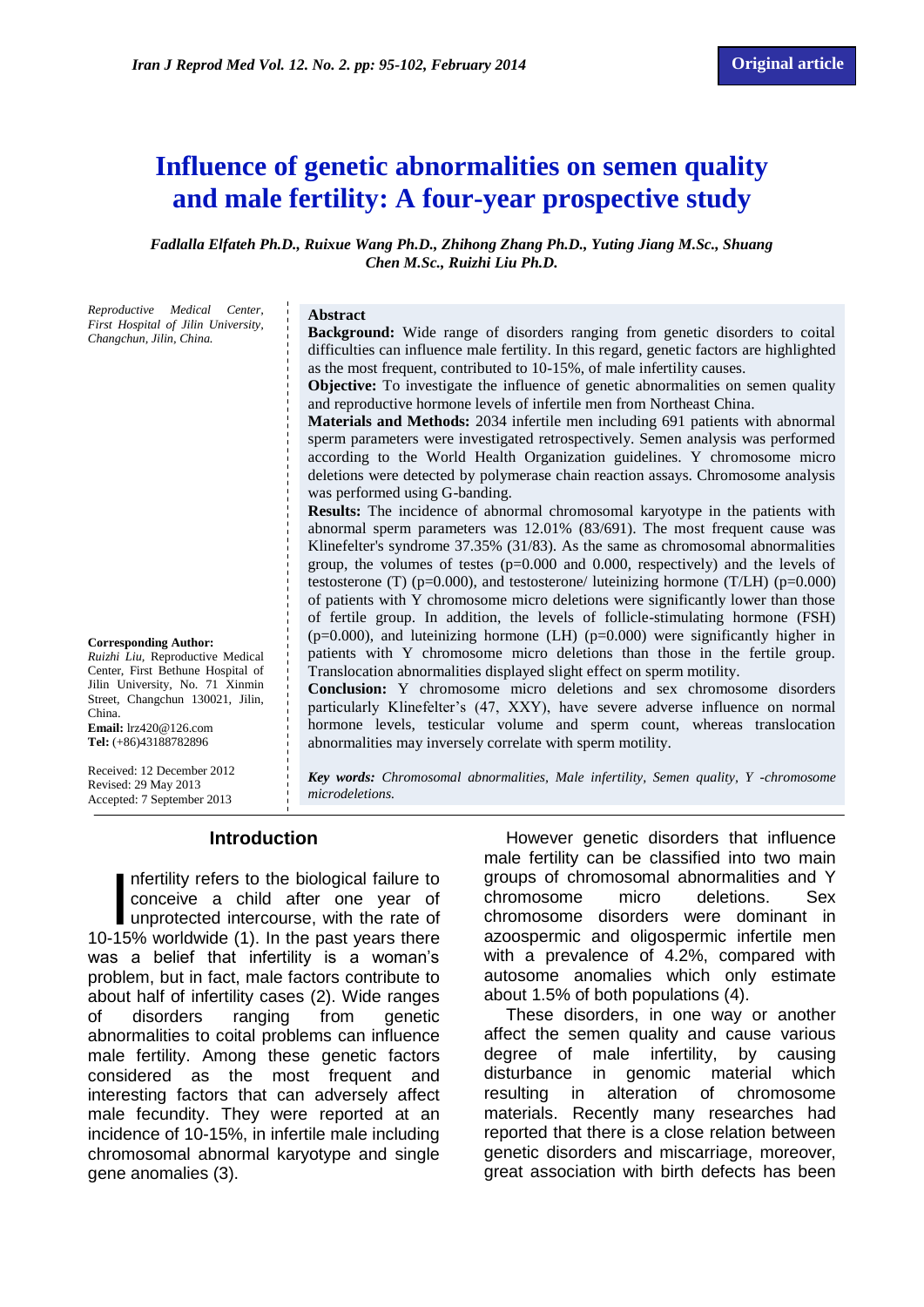reported (5). The atrophy of the testis and the decreasing of the sperm count observed in Klinefelter's syndrome patients may attributed to atresia of the germ cells containing two X chromosome, which theoreticaly results from fatal gene dosage caused by the extra X chromosome (6).

While in translocation, carriers of the translocated segments fail to pair successfully, resulting in free unpaired segment which interfere with the X and Y chromosomes during the first meiotic division. The abnormal pairing during spermatogenesis between the unpaired autosome segments and the X interferes with the normal X inactivation, resulting in a fatal dosage gene impact the germ cells (7). However evaluations of genetics factors that may affect male fertility provide valuable data and theoretical basis for assisted reproductive technologies to solve fertility problems in those patients.

## **Materials and methods**

This is a prospective study performed during the period from 2008-2012.

Patients: 2034 infertile men who attend the First, Hospital of Jilin University were first investigated, then the azoospermia patients were first excluded from the study, and then patients with factors that may affect fertility were excluded. These factors include excessive alcohol intake, chronic or hallucinatory drug use, serious systemic disease, abnormality of the external genitalia, known hereditary/familial disorders, and also excluded men involved those who had infection or trauma of the genitals.

Last 691 patients with abnormal sperm parameters were include in our study, in which 327 of 691 patients had normal karyotype, they were tested for Y chromosome microdeletions. Participants in this study were asked to collect their semen samples by masturbation at the hospital in a polypropylene container after 2-7 days of sexual abstinence. The semen were then allowed to liquefy at 37°C and processed immediately thereafter using the WHO recommended guideline (8).

This study was approved by the Reproductive Medicine Ethics Committee of First Hospital of Jilin University, and all patients signed informed consents of this study before semen analysis.

Abnormal semen status was classified as follows: oligozoospermic (sperm concentration <20×10<sup>6</sup>/mL), severe oligozoospermic (sperm  $concentration$   $<5$  $\times$ 10<sup>6</sup>/mL), asthenozoospermic (percentage of a+b grade sperm <50%), teratozoospermic (the percentage of morphologically normal sperm <15%), cryptozoospermic (spermatozoa absent from fresh preparations but observed in a centrifuged pellet), oligoastheonozoospermic (sperm concentration < $20 \times 10^6$ /mL and percentage of a+b grade sperm <50%), and oligoteratozoospermic (sperm concentration  $<$ 20 $\times$ 10 $^6$ /mL, and the percentage of morphologically normal sperm <15%). Peripheral blood samples were obtained and stored for cytogenetic detection and hormonal analysis. Another 78 normal fertile men were included as controls. Every man in the control group had fathered at least one child.

### **DNA extraction and polymerase chain reaction (PCR) analysis**

Peripheral blood samples were obtained from all patients and the genomic DNA was isolated using commercially-available blood DNA extraction kits (Beijing Tiangen Biotech Co., Ltd, China). Control DNA samples obtained from unrelated normal males with proven fertility and from normal females were used as positive and negative controls, respectively.

A sample containing all reaction components and water in place of the DNA template was used as the PCR blank control. Based on the recommendations of the European Academy of Andrology (EAA) and the European Molecular Genetics Quality Network (EMQN), the samples were tested for classical Y chromosome micro deletions using the following sequence-tagged sites (STSs) proposed by Simoni *et al*: sY84, sY86, sY127, sY134, sY143, sY152, sY254, sY255, and sY157 (9).

The detections of sY14 (SRY) and ZFX/ZFY were employed as internal controls. chMultiplex PCR was carried out in a total volume of 30 μL using a Veriti 96-well PCR thermal cycler (Applied Biosystems, USA). The results were considered positive when a clear amplification product of the expected site was obtained.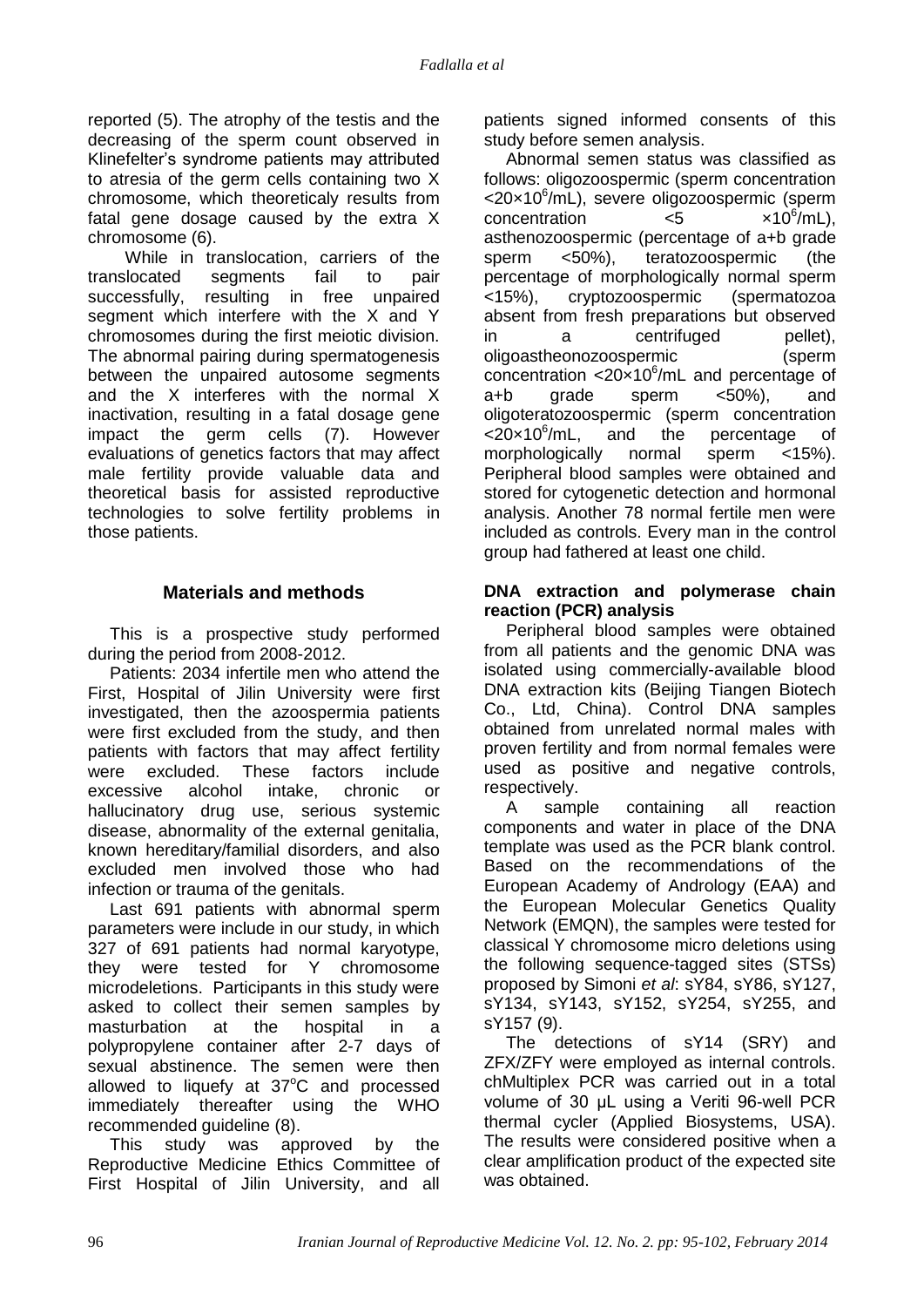### **Karyotype analysis**

After culturing peripheral blood samples for 72 h, lymphocyte chromosome spreads were prepared using routine methods; Karyotypes were described according to the International System for Chromosome Nomenclature (ISCN), and analyzed by G-banding (10). For each individual, a minimum of 20 metaphase cells were counted and at least five cells were analyzed.

## **Hormone analysis**

The levels of the reproductive hormone luteinizing hormone (LH), follicle-stimulating hormone (FSH) and testosterone (T), were measured by electrochemiluminescence immunoassays (ECLIA) using the Elecsys 2010 chemistry analyzer (Roche, Germany), based on the manufacturer's instructions. The normal reference ranges for LH, FSH, and T hormones were 1.7-8.6 mIU/mL; 1.5-12.4 mIU/mL; and 2.8-8.0 ng/mL, respectively.

# **Statistical analysis**

SPSS software (ver. 11.5; SPSS, Inc., Chicago, IL, USA) was used to perform statistical calculations. Using t-test analysis, and chi-square test. Differences were considered to be statistically significant when p<0.05.

#### **Results**

Out of studied 691 patients with abnormal sperm parameters, the incidence of abnormal chromosomal karyotype was 12.01% (83/691). These abnormalities include: 31 (one mosaic and 30 non-mosaic) Klinefelter's syndrome 37.35% (31/83), 26 Chromosome polymorphism 31.33% (26/83), 3 cases of 47,XYY 3.6% (3/83), one case of marker chromosome 1.2% (1/83), and 22 (7 Robertsonian and 15 reciprocal) translocation 26.51% (22/83) (Table I and II). As shown in table I and II, out of 31 Klinefelter's syndrome, 24 patients were diagnosed with cryptozoospermia, 6 with severe oligozoospermia and one case with asthenoszoospermia.

For chromosomal polymorphismic, the results had shown that, out of 26 cases, 14 cases were oligozoospermic, 8 were severely oligozoospermic, 3 were oligoasthenozoospermic, and one was asthenozoospermic. Moreover the study result showed that, out of 3 XYY patients, two were severely oligozoospermic and one was oligoasthenozoospermic. Besides, there was one case of marker chromosome (47, XY, +mar) that was diagnosed with severe oligozoospermia (Table I and II). For translocation, the study results had shown, that, out of 7 Robertsonian translocation patients, 4 were oligoasthenozoospermic, two were oligozoospermic and one was asthenozoospermic. Whereas, of 15 reciprocal translocation cases there were 7 oligozoospermic; 5 oligasthenozoospermic, two severely oligozoospermic, and one asthenoszoospermic case (Table I and III). As shown in table IV the testicular volume and reproductive hormone levels of abnormal karyotype patients group were compared with those of normal fertile control group. The results showed that, the volumes of both left and right testis of all abnormal karyotype carriers were significantly lower than those of control group (for the left testis (p=0.000), (p=0.003), (p=0.000), (p=0.000), and (p=0.000), for Robertsonian translocation, Reciprocal translocation, 47, XYY, Chromosome polymorphism ,and klinefelter's syndrome respectively, (for the right testis  $(p=0.000)$ ,  $(p=0.001)$ ,  $(p=0.014)$ ,  $(p=0.000)$ , and (p= 0.000) for Robertsonian translocation, Reciprocal translocation, 47, XYY, Chromosome polymorphism ,and klinefelter's syndrome respectively.

Further, in all abnormal karyotype carriers the levels of T and T/LH were also significantly lower than those of normal fertile males (for T levels; p=0.000, and for T/LH levels; p=0.000). Moreover, the levels of FSH and LH in Klinefelter's syndrome, Chromosome polymorphism, and Robertsonian translocation groups, were significantly higher than those in the control group (FSH levels p=0.000), (p=0.000), and  $(p=0.087)$  respectively. LH levels  $(p=0.000)$ .  $(p=0.002)$ , and  $(p=0.007)$  respectively, whereas no significant difference was found in those levels between 47, XYY group and control group. For reciprocal translocation, the levels of LH were significantly higher than those in the control group  $(p=0.036)$ , whereas no significant difference was noted in the levels of FSH.

Comparing the testis size and hormonal levels in samples obtained from severe oligozoospermic group, cryptozoospermic group (from men with non-mosaic Klinefelter's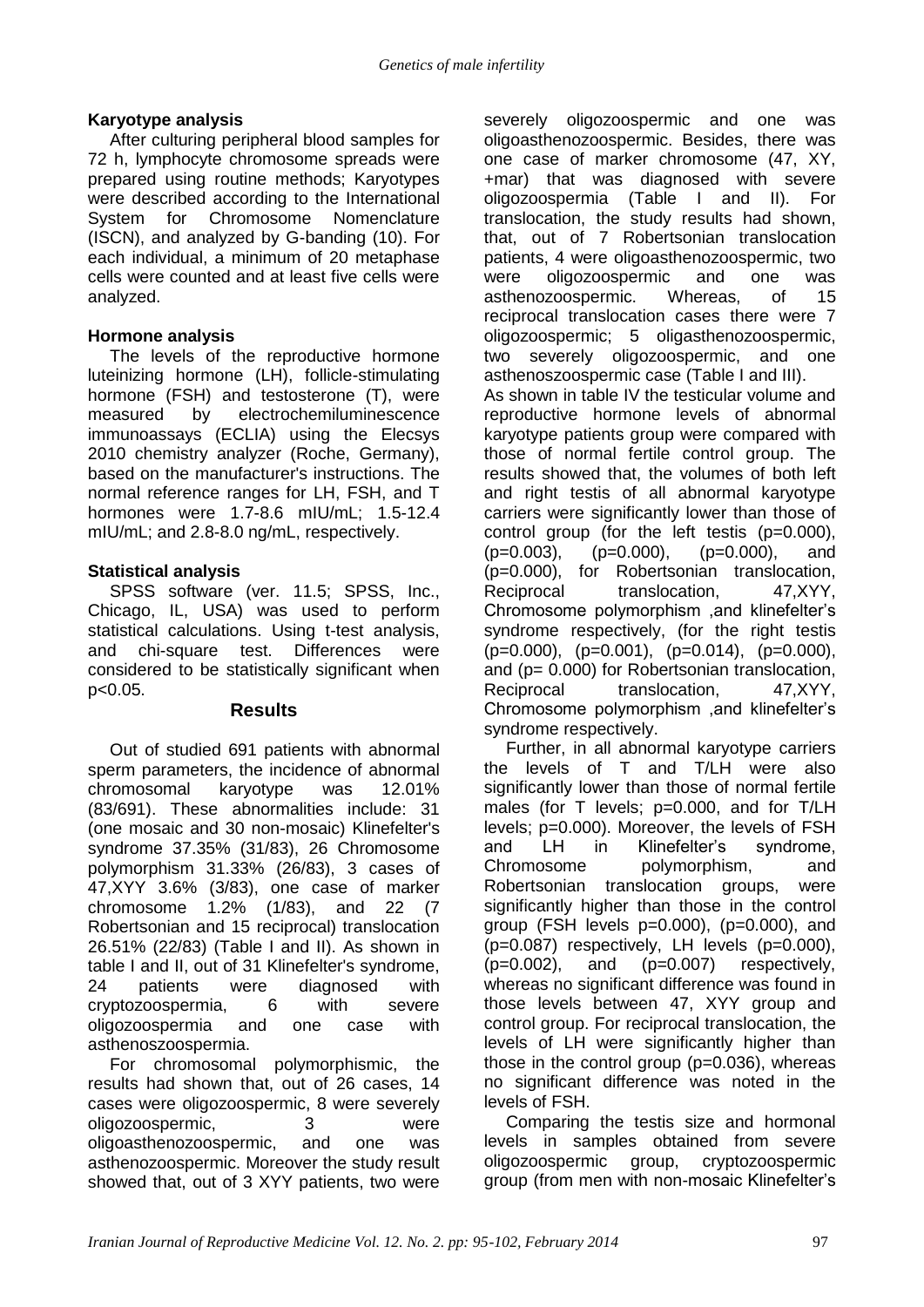syndrome), and control group, the results showed that, the volumes of both the right and the left testis, and the levels of T and T/LH were significantly lower than those in the control group (p=0.000). On the other hand, the levels of FSH and LH were significantly higher than those in the fertile control group (p=0.000, Moreover, the study results revealed that, volumes of both right and left testis of severe oligozoospermic group (from non-mosaic Klinefelter's syndrome carriers) were significantly higher than those of cryptozoospermic group (from non-mosaic Klinefelter's syndrome carriers) (p=0.016 for right testis and  $p = 0.020$  for left testis ); while no significant difference in the levels of hormones was noted between the two groups (Table V).

Regarding motility, the study results noted four cases of abnormal karyotype that showed decrease in sperm motility (asthenozoospermia). These include; one case for each of  $45, XY, rob(13;14)(q11;p11),$ 46,XY,t(7;13)(q36;q22), 47,XXY[5]/46,XY[45], and 46,XY(Yqh-). In addition, nine carriers of translocation and one carrier for each of 46,XY(Yqh-), 47,XYY, 46,XY (22pstk+), and 46,XY,inv(9)(p11q12) were found with oligoasthenozoospermia (Table III).

Regarding Y chromosome micro deletions, the study results found that Y chromosome micro deletions were detected among 38 patients out of 327 patients with abnormal semen parameters, with a prevalence of 11.62% (38/327). Deletion in AZFc region was the most frequent (11.32% (37/327)). The rates of micro deletions were 12.07% (28/232), 10.41% (5/48), 9.52% (2/21), and 33.33% (1/3) for men with oligozoospermia, oligoasthenozoospermia, oligoasthenoteratozoospermia, and oligoteratozoospermia, respectively. Of 48 oligoasthenozoospermic patients, only one patient showed deletion in AZFb region (2.08% (1/48)). No deletion was detected in AZFa region (Table VI). Comparing AZF micro deletions group and the control group in respect to testis volume and hormone levels, the volumes of both right and left testis, and the levels of T and T/LH of AZF micro deletions group were significantly lower than those of control group  $(p=0.000)$ . Further, the levels of FSH and LH were found to be significantly higher than those in the fertile control group (p=0.000) (Table VII).

|                                                  | Oligo-<br>zoospermia | <b>Severe</b><br>oligozoospermia | Astheno-<br>zoospermia | Oligo-<br>asthenozoospermia | Crypto-<br>zoospermia | <b>Total Patients</b><br>number |
|--------------------------------------------------|----------------------|----------------------------------|------------------------|-----------------------------|-----------------------|---------------------------------|
| Robertsonian translocation                       |                      |                                  |                        |                             |                       |                                 |
| Reciprocal translocation                         |                      |                                  |                        |                             |                       |                                 |
| Klinefelter's syndrome 47, XXY                   |                      |                                  |                        |                             |                       | 30                              |
| Klinefelter's syndrome 47, XXY<br>[5]/46, XY[45] |                      |                                  |                        |                             |                       |                                 |
| 47.XYY                                           |                      |                                  |                        |                             |                       |                                 |
| Marker chromosome                                |                      |                                  |                        |                             |                       |                                 |
| Chromosome polymorphism                          | 14                   |                                  |                        |                             |                       | 26                              |
| Total                                            | 23                   |                                  |                        |                             | 24                    | 83                              |

|  |  | Table I. Semen status in the carriers of abnormal chromosomal karyotype |  |
|--|--|-------------------------------------------------------------------------|--|
|  |  |                                                                         |  |

**Table II.** Karyotype of patients with (Klinefelter's syndrome, 47, XYY, marker chromosome, chromosome polymorphism) and semen status of them

| Groups                  | <b>Chromosome</b><br>karyotype | Oligo-<br>zoospermia | <b>Severely</b><br>oligozoospermia | Astheno-<br>zoospermia | Oligo-<br>asthenozoospermia | Crypto-<br>zoospermia | <b>Total Patients</b><br>number |
|-------------------------|--------------------------------|----------------------|------------------------------------|------------------------|-----------------------------|-----------------------|---------------------------------|
| Klinefelter's syndrome  |                                |                      |                                    |                        |                             |                       |                                 |
|                         | 47, XXY                        |                      | 6                                  |                        |                             | 24                    | 30                              |
|                         | 47, XXY [5] / 46, XY [45]      |                      |                                    |                        |                             |                       |                                 |
| 47, XYY                 | 47, XYY                        |                      |                                    |                        |                             |                       |                                 |
| Marker chromosome       | $47, XY, +mar$                 |                      |                                    |                        |                             |                       |                                 |
| Chromosome polymorphism |                                |                      |                                    |                        |                             |                       |                                 |
|                         | $46, XY(Yqh+)$                 |                      |                                    |                        |                             |                       | h                               |
|                         | $46, XY(Yqh-)$                 |                      |                                    |                        |                             |                       |                                 |
|                         | 46,XY(14p+)                    |                      |                                    |                        |                             |                       |                                 |
|                         | $46, XY(15p-)$                 |                      |                                    |                        |                             |                       |                                 |
|                         | $46, XY(21s+)$                 |                      |                                    |                        |                             |                       |                                 |
|                         | 46,XY(21pstk-)                 |                      |                                    |                        |                             |                       |                                 |
|                         | $46, XY(22s+)$                 |                      |                                    |                        |                             |                       |                                 |
|                         | $46, XY(22pstk+)$              |                      |                                    |                        |                             |                       |                                 |
|                         | $46, XY(16qh+)$                |                      |                                    |                        |                             |                       |                                 |
|                         | 46,XY,inv(9)(p11q12)           |                      |                                    |                        |                             |                       | n                               |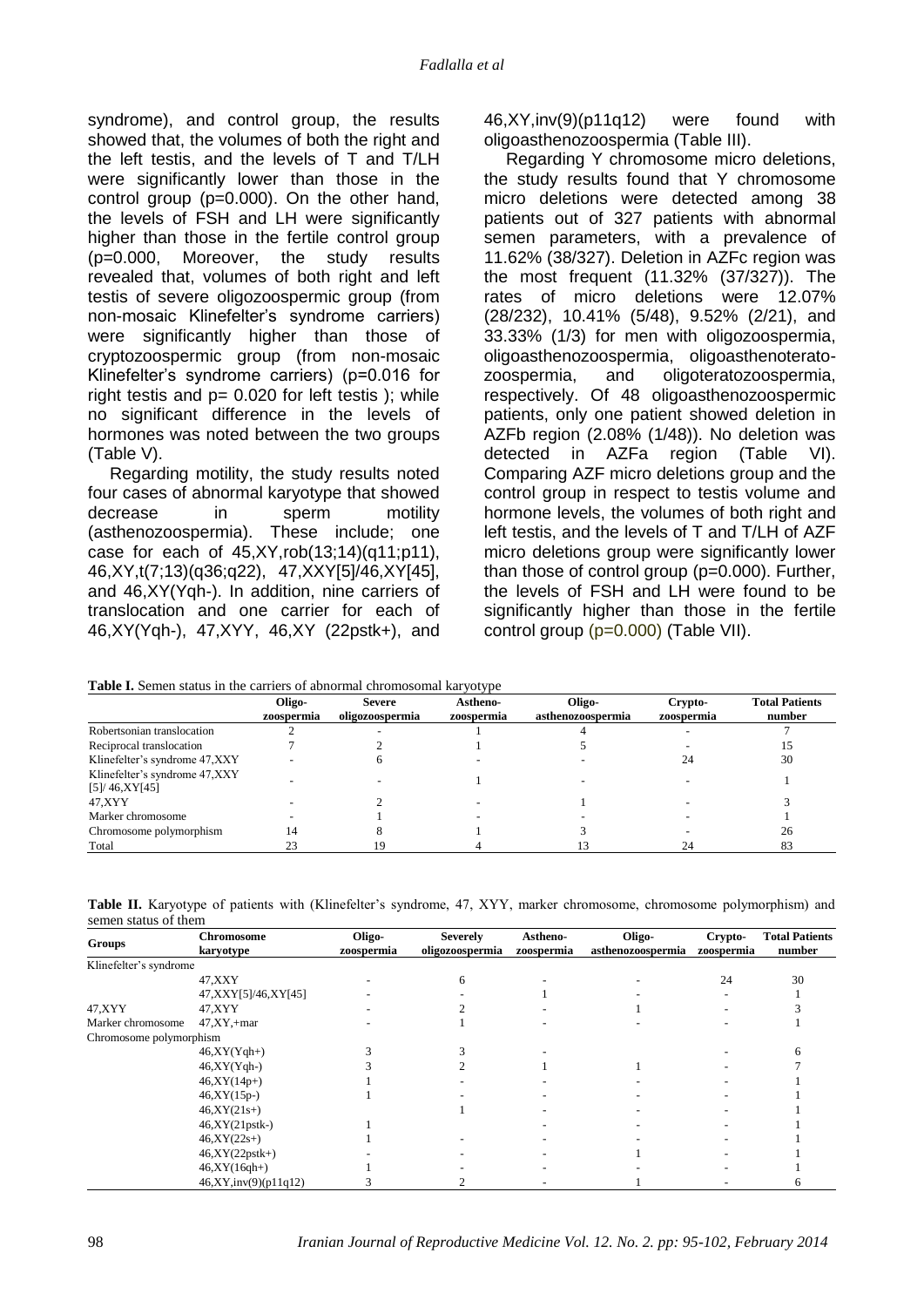#### *Genetics of male infertility*

|  |  |  |  |  | Table III. Karyotype of patients with translocation abnormalities and semen status of them |
|--|--|--|--|--|--------------------------------------------------------------------------------------------|
|--|--|--|--|--|--------------------------------------------------------------------------------------------|

| $\frac{1}{2}$                                    | Oligo- | <b>Severely</b>            | Astheno-   | Oligo-                       | Crypto- | <b>Total Patients</b> |
|--------------------------------------------------|--------|----------------------------|------------|------------------------------|---------|-----------------------|
| Groups Chromosome karyotype                      |        | zoospermia oligozoospermia | zoospermia | asthenozoospermia zoospermia |         | number                |
| Robertsonian translocation                       |        |                            |            |                              |         |                       |
| 45, XY, rob (13;14) (q11;p11)                    |        |                            |            |                              |         |                       |
| 45, XY, rob (13;21) (q10;q10)                    |        |                            |            |                              |         |                       |
| 45, XY, rob (14;15) (q10;q10)                    |        |                            |            |                              |         |                       |
| 45, XY, rob (14;21) (q10;q10)                    |        |                            |            |                              |         |                       |
| Reciprocal translocation                         |        |                            |            |                              |         |                       |
| 45, X, der (Y;22) (q10;q10)                      |        |                            |            |                              |         |                       |
| 46, XY, t (Y;4) (p11;p14)                        |        |                            |            |                              |         |                       |
| 46, XY, t $(Y;14)$ $(q11;p11)$                   |        |                            |            |                              |         |                       |
| 45, XY, rob (15;22) (q10;q10), t (1;11)(q25;q23) |        |                            |            |                              |         |                       |
| 46, XY, t (1;9) (p22;p24)                        |        |                            |            |                              |         |                       |
| 46, XY, t (6;8) (p21;q24)                        |        |                            |            |                              |         |                       |
| 46, XY, t $(10;13)$ $(q10;q10)$                  |        |                            |            |                              |         |                       |
| 46,XY,-13,-19,+der(19)t(13;19)(13q12;19p13)      |        |                            |            |                              |         |                       |
| 46, XY, t (4;13) (q12;q12)                       |        |                            |            |                              |         |                       |
| 46, XY, t (1;13) (p22;q14)                       |        |                            |            |                              |         |                       |
| 46, XY, t (3;12) (q28;q15)                       |        |                            |            |                              |         |                       |
| 46, XY, t (6;14) (q13;p10)                       |        |                            |            |                              |         |                       |
| 46, XY, t (4;9) (q35;q12)                        |        |                            |            |                              |         |                       |
| 46, XY, t (1;2) (q21;p23)                        |        |                            |            |                              |         |                       |
| 46, XY, t (7;13) (q36;q22)                       |        |                            |            |                              |         |                       |
| Total                                            |        |                            |            | 9                            |         | 22                    |

**Table IV.** Comparison of age, testis volume, and hormone levels between abnormal karyotype and control group

| Groups                                 | Age               | <b>Left testis</b> | <b>Right testis</b> | <b>FSH</b>         | LH               |                   | <b>T/LH</b>      |
|----------------------------------------|-------------------|--------------------|---------------------|--------------------|------------------|-------------------|------------------|
|                                        |                   | volume (ml)        | volume (ml)         | (mIU/ml)           | (mIU/ml)         | (ng/ml)           |                  |
| Robertsonian translocation (7)         | $32.86 \pm 5.05$  | $11.57 \pm 3.82*$  | $12.14 \pm 3.53*$   | $9.08 \pm 8.96*$   | $8.43 \pm 5.65*$ | $2.86 \pm 0.58^*$ | $0.55 \pm 0.36*$ |
| P-value                                | 0.223             | 0.000              | 0.000               | 0.087              | 0.007            | 0.000             | 0.000            |
| Reciprocal translocation (15)          | $29.13 + 4.02$    | $15.73 + 3.95*$    | $15.66 + 3.98*$     | $4.57+1.95$        | $5.03 + 2.52*$   | $3.49 + 1.43*$    | $1.05+0.90*$     |
| P-value                                | 0.379             | 0.003              | 0.001               | 0.242              | 0.036            | 0.000             | 0.000            |
| 47, XYY (3)                            | $24.33 \pm 3.79*$ | $10.00 + 3.46*$    | $10.00 + 3.46*$     | $4.02 \pm 0.22$    | $3.96 \pm 1.50$  | $3.46 + 0.67*$    | $0.92 \pm 0.17*$ |
| P-value                                | 0.234             | 0.000              | 0.014               | 0.472              | 0.596            | 0.000             |                  |
| Chromosome polymorphism (26)           | $28.62 + 4.67$    | $15.00 + 4.53*$    | $15.38 + 4.46*$     | $12.32 + 18.28*$   | $6.41 + 8.18*$   | $5.07 + 4.35*$    | $1.35 + 1.79*$   |
| P-value                                | 0.176             | 0.000              | 0.000               | 0.000              | 0.002            | 0.000             | 0.000            |
| KS syndrome (31)                       | $27.84 + 4.55*$   | $4.77 \pm 3.83*$   | $4.58 + 3.64*$      | $32.18 \pm 17.99*$ | $21.68 + 11.00*$ | $2.38 \pm 1.77*$  | $0.17+0.21*$     |
| P-value                                | 0.019             | 0.000              | 0.000               | 0.000              | 0.000            | 0.000             | 0.000            |
| Control (78)                           | $30.24 + 4.77$    | $19.28 \pm 3.59$   | $19.79 \pm 3.59$    | $4.11 \pm 1.89$    | $3.78 \pm 1.59$  | $5.30 \pm 1.88$   | $1.65 \pm 0.88$  |
| Comparing with control group $*n<0.05$ |                   |                    |                     |                    |                  |                   |                  |

ESH; follicular stimulating hormone LH; luteinizing hormone T; testosterone T/LH; testosterone/ luteinizing hormone

Table V. Comparison of age, testis volume and hormone level between severe oligozoospermia and cryptozoospermia (in men with non-moisaic Klinefelter's syndrome and control group.

| <b>Groups</b>                                   | Age               | <b>Left testis</b>      | <b>Right testis</b> | FSH                 | LH                                                 |                  | <b>T/LH</b>      |
|-------------------------------------------------|-------------------|-------------------------|---------------------|---------------------|----------------------------------------------------|------------------|------------------|
|                                                 |                   | volume (ml)             | volume (ml)         | (mIU/ml)            | (mIU/ml)                                           | (ng/ml)          |                  |
| Severe oligozoospermia (6)                      | $25.33 \pm 3.50*$ | $7.33 + 4.18**$         | $6.83{\pm}4.36*$ #  | $32.81 \pm 16.87*$  | $21.51 + 14.35*$                                   | $2.65+0.91*$     | $0.28 \pm 0.37*$ |
| P-value (compare control)                       | 0.016             | 0.000                   | 0.000               | 0.009               | 0.029                                              | 0.000            | 0.000            |
| P-value (compare cryptozoospermia)              | 0.116             | 0.016                   | 0.020               | 0.948               | 0.882                                              | 0.585            | 0.337            |
| Cryptozoospermia (24)                           | $28.63 \pm 4.63$  | $3.71 \pm 2.80^*$       | $3.58 \pm 2.47*$    | $33.36 \pm 17.77$ * | $22.27 \pm 10.26*$                                 | $2.21 \pm 1.88*$ | $0.12 \pm 0.13*$ |
| P-value (compare control)                       | 0.146             | 0.000                   | 0.000               | 0.000               | 0.000                                              | 0.000            | 0.000            |
| Control (78)                                    | $30.24 + 4.77$    | $19.28 \pm 3.59$        | $19.79 \pm 3.59$    | $4.11 \pm 1.89$     | $3.78 \pm 1.59$                                    | $5.30 \pm 1.88$  | $1.65 \pm 0.88$  |
| Comparing with control group, $\text{*p}$ <0.05 |                   |                         |                     |                     | Comparing with cryptozoospermia group, $\# p<0.05$ |                  |                  |
| FSH; follicular stimulating hormone             |                   | LH; luteinizing hormone | T: testosterone     |                     | T/LH; testosterone/ luteinizing hormone            |                  |                  |

| <b>Table VI.</b> AZF and Y chromosome microdeletions results of 327 patients with abnormal semen parameters |  |
|-------------------------------------------------------------------------------------------------------------|--|
|-------------------------------------------------------------------------------------------------------------|--|

| <b>Groups</b>                | <b>Number</b> | <b>AZFa deletion</b><br>NO(%) | <b>AZFb</b> deletion<br>NO(%) | <b>AZFc</b> deletion<br>NO(%) | <b>Total</b><br>NO(%) |
|------------------------------|---------------|-------------------------------|-------------------------------|-------------------------------|-----------------------|
| Oligozoospermia              | 232           |                               |                               | 28                            | 28 (12.07)            |
| Asthenozoospermia            | 18            |                               |                               |                               | 1(0.55)               |
| Oligoasthenozoospermia       | 48            |                               |                               |                               | 6(12.5)               |
| Oligoteratozoospermia        |               |                               |                               |                               | 1(33.33)              |
| Asthenoteratozoospermia      |               |                               |                               |                               | 0(0)                  |
| Oligoasthenoteratozoospermia |               |                               |                               |                               | 2(9.52)               |
| Total $. No(% )$             | 327           | 0(0)                          | 1 (0.31)                      | 37 (11.32)                    | 38 (11.32)            |

NO; number. (%); percentage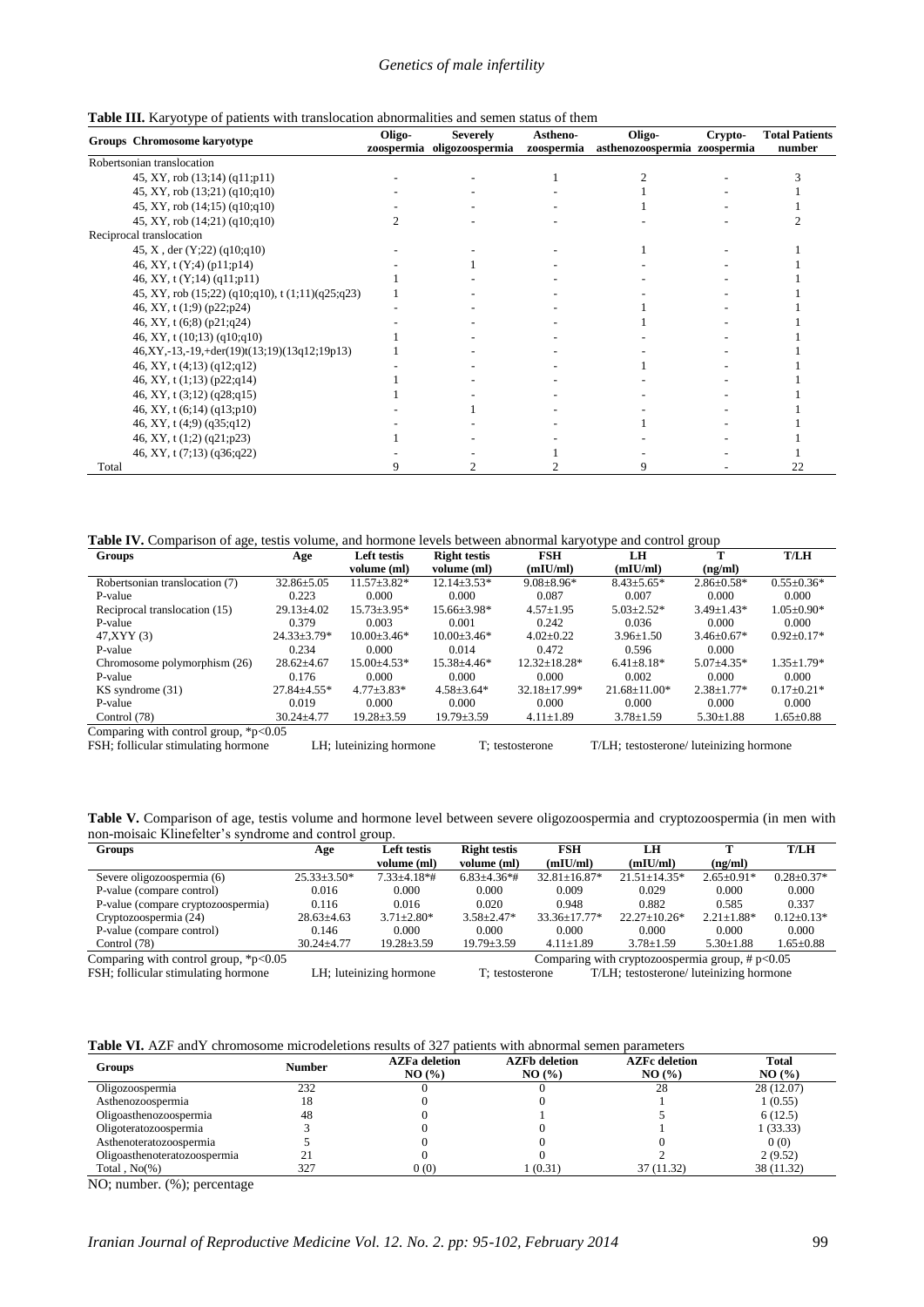|  | Table VII. Comparison of age, testis volume and hormone levels between AZF deletion group and control group |  |  |
|--|-------------------------------------------------------------------------------------------------------------|--|--|
|  |                                                                                                             |  |  |

| Groups                                   | Age             | Left testis     | <b>Right testis</b> | FSH            | LH             |                  | <b>T/LH</b>    |
|------------------------------------------|-----------------|-----------------|---------------------|----------------|----------------|------------------|----------------|
|                                          |                 | volume (ml)     | volume (ml)         | (mIU/ml)       | (mIU/ml)       | (ng/ml)          |                |
| AZF deletion (38)                        | $29.00 + 4.47*$ | $13.24 + 3.72*$ | $13.18 + 3.97*$     | $13.40+10.09*$ | $6.60 + 3.46*$ | $3.26 \pm 1.43*$ | $0.65 + 0.47*$ |
| Control (78)                             | $30.24 + 4.77$  | $19.28 + 3.59$  | $19.79 \pm 3.59$    | $4.11 + 1.89$  | $3.78 + 1.59$  | $5.30 \pm 1.88$  | $1.65 + 0.88$  |
| P-value                                  | 0.139           | 0.000           | 0.000               | 0.000          | 0.000          | 0.000            | 0.000          |
| Comparing with control group, $p < 0.05$ |                 |                 |                     |                |                |                  |                |
|                                          |                 |                 |                     |                |                |                  |                |

FSH; follicular stimulating hormone LH; luteinizing hormone T; testosterone T/LH; testosterone/ luteinizing hormone

### **Discussion**

The present study has been performed to investigate the influence of genetic disorders on semen quality and reproductive hormone levels of infertile men from Northeast China. The most frequent karyotype anomaly found in this study is Klinefelter's syndrome; these findings are in accordance with those of pervious reports (11-14). All Klinefelter's syndrome patients showed abnormal testicular size and abnormal levels for FSH, LH, T, and T/LH ratio. Moreover the semen status of the majority if not all of Klinefelter's syndrome patients was characterized by presence of hardly any viable sperms in the ejaculate. This conclusion is in agreement with those of previous studies (15-17).

Despite, some studies demonstrated the possibility of overcoming this kind of infertility by using either in-vitro fertilization IVF or intracytoplasmic sperm injection ICSI (18-20). Thus those patients are able to obtain their own sperms by micro dissection testicular sperm extraction rather than donor's sperm to achieve their own biological child (14, 21-24). In contrast, regarding 47,XYY karyotype carriers, the study results demonstrated that, of three 47,XYY carriers two were severely oligozoospermic and one was oligoasthenozoospermic, all the three patients showed a normal FSH and LH levels. This finding is consistent with conclusions made by Martin in 2008 who reported that, many of the 47,XYY men have normal semen parameters, but frequently showed severe oligozoospermia due to more disturbances that may occur during meiotic division, subsequent loss of germ cells and production of unbalanced sperms (25).

Our results demonstrated that most infertile translocation carriers were oligozoospermic with measurable amount of sperms in their ejaculate. Thus the infertility of those patients can be treated by assisted reproductive technologies (26). Influence of chromosomal disorders on sperm motility and morphology has not been clearly clarified in most of the previous studies (27, 28). In 2011 a study by Brahem *et al* reported that, for all teratozoospermic patients a normal karyotype and an absence of Y chromosome micro deletion was overt (29).

These reports do not fully agree with our study where no relation was observed between the abnormal karyotype, and sperm motility in these pervious reports. None-theless, regarding sperm motility, our study revealed that, chromosomal translocation disorders in addition to their influence on sperm concentration, may relate to the decreasing of sperm motility that half of patients with translocation were diagnosed with either asthenozoospermia or oligoasthenozoospermia. Regarding chromosome polymorphism disorders, the present study described their influence on semen quality as follow: Chromosome polymorphism abnormalities mainly adversely affect sperm concentration, and the semen status of the carriers ranges from oligozoospermia to severe oligozoospermia. Occasionally these disorders may reflect in a negative influence on sperm motility.

This description is consistent with Teng *et al* who identified the single nucleotide polymorphisms in deleted azoospermic-like region, and specified the single nucleotide polymorphisms which affect sperm concentration and sperm motility (30). Since testicular volume had positive correlation with sperm density, total sperm count, total motile sperm count, and percentage of motile sperms, in addition there is a significant relation between testicular volume and the serum concentration of reproductive hormones (31-35).

However our results clarified this relationship in all studied genetic abnormalities carriers, where genetic abnormalities of any type is reflected in, the testis volumes, and the levels of T and T/LH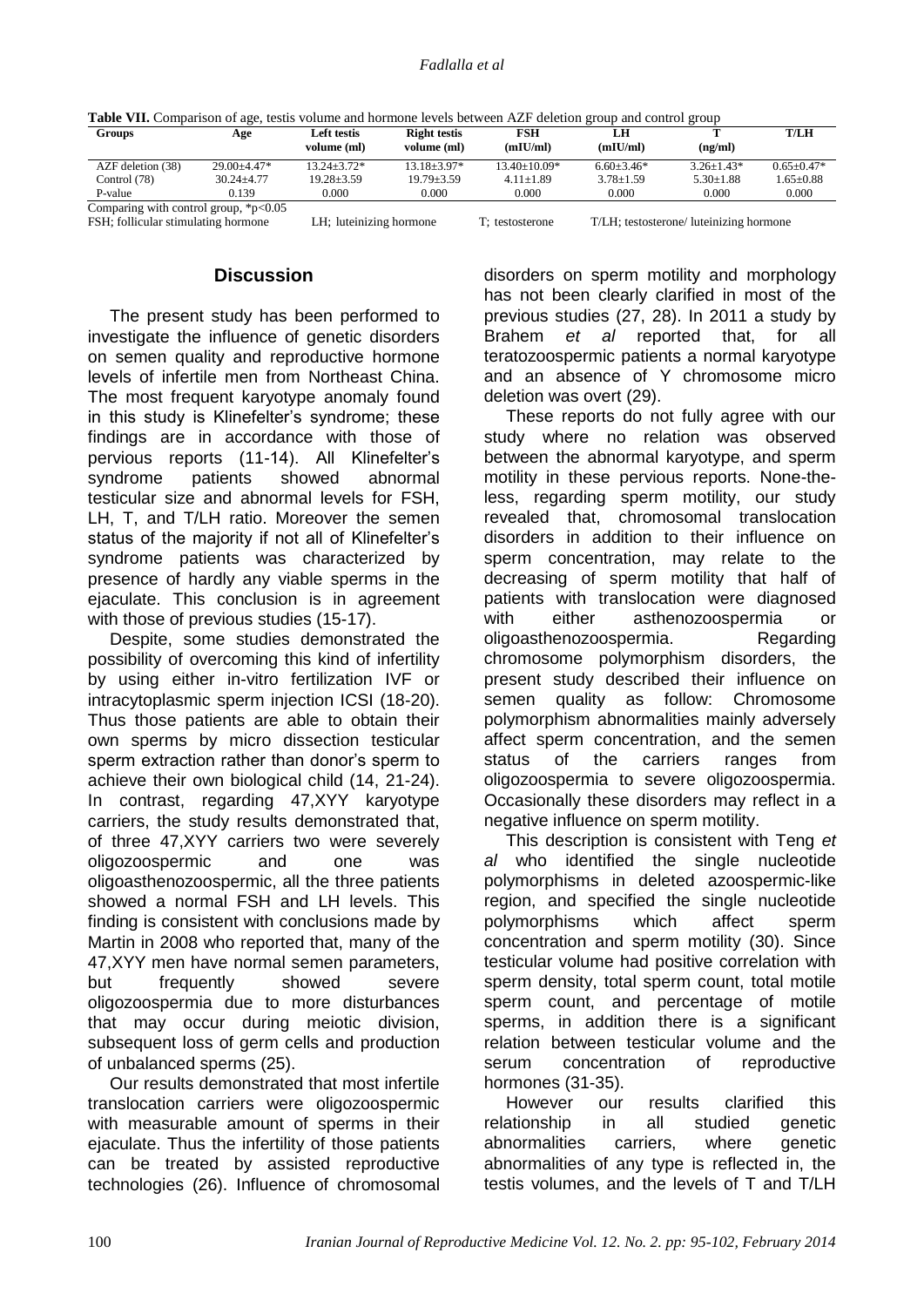ratio that were significantly lower than they that should be. Influence of genetic abnormalities on FSH and LH varies according to the type of abnormalities. The levels were significantly elevated in the majority of abnormalities, except for 47, XYY which was not significantly different from those levels of fertile group. Concerning AZF micro deletions, we found that, deletions in AZFc region was the most frequent. In addition, all patients showed abnormal testicular volumes and hormone levels that was lower than they should be. The majority of patients have various degrees of sperm within the ejaculate. These findings are in agreement with those of previous studies (36- 38).

Furthermore Hopps *et al* had noted that men with micro deletion of the AZFa or AZFb regions of the Y chromosome have very poor amount of sperm, whereas the majority of male with AZFc deletion have sperms within the ejaculate or testes (39). Many studies concluded that male age had a negative correlation with sperm motility; that increasing in male age strongly correlates with decreasing of both normal sperm motility and sperm morphology (40-42). In our results although the patients were significantly younger than the control group, but their semen parameters significantly lower than they should be and then those of fertile control group. This would support the results, and the final conclusion of the result would be efficient.

The present study concluded that, sex chromosome disorders, particularly 47, XXY, have severe adverse influence on testicular volume and sperm concentration, resulting in lack of viable sperms in the ejaculate, whereas the semen status of patients with autosomal anomalies (translocations) ranges between oligozoospermia to severe oligozoospermia. Genetic disorders affect male fertility by their adverse influence on testicular volume, hormone levels, and sperm concentration. On other hand, although not clear, translocation abnormalities seem to be related to decreasing of sperm motility. However, correlation between translocation abnormalities and sperm motility need to be further explored to reveal possible clinical relation. This will provide proper counseling prior to applying for assisted reproduction techniques.

### **Conflict of interest**

The authors had no conflict of interests declare in relation to this article.

#### **References**

- 1. Gnoth C, Godehardt E, Frank-Herrmann P, Friol K, Tigges J, Freundl G. Definition and prevalence of subfertility and infertility. *Hum Reprod* 2005; 20: 1144-1147.
- 2. De Kretser DM, Baker HW. Infertility in men: recent advances and continuing controversies. *J Clin Endocrinol Metab* 1999; 84: 3443-3450.
- 3. Ferlin A, Arredi B, Foresta C. Genetic causes of male infertility. *Reprod Toxicol* 2006; 22: 133-141.
- 4. Johnson MD. Genetic risks of intracytoplasmic sperm injection in the treatment of male infertility: recommendations for genetic counseling and screening. *Fertil Steril* 1998; 70: 397-411.
- 5. O'Flynn O'Brien KL, Varghese AC, Agarwal A. The genetic causes of male factor infertility: a review. *Fertil Steril* 2010; 93: 1-12.
- 6. Burgoyne PS. The role of sex chromosomes in mammalian germ cell differentiation. *Ann Biol Anim Bioch Biophys* 1978; 18: 317-325.
- 7. Forejt J. X-Y involvement in male sterility caused by autosome translocationsa hypothesis. In: Crosignani PG, Rubin BL, Fraccaro M. Genetic control of gamete production and function. New York, Academic Press; 1982: 261-273.
- 8. World Health Organization. WHO laboratory manual for the examination of human semen and spermcervical mucus interaction.  $4<sup>th</sup>$  Ed. Cambridge, Cambridge University Press; 1999: 60-62.
- 9. Simoni M, Bakker E, Krausz C. EAA/EMQN best practice guidelines for molecular diagnosis of ychromosomal microdeletions. *Int J Androl* 2004; 27: 240-249.
- 10. Shaffer LG, Slovak ML, Campbell LJ. An international system for human cytogenetic nomenclature. Basel, Karger; 2009: 16-31.
- 11. Messina MF, Sgrò DL, Aversa T, Pecoraro M, Valenzise M, De Luca F. A characteristic cognitive and behavioral pattern as a clue to suspect Klinefelter syndrome in prepubertal age. *J Am Board Fam Med* 2012; 25: 745-749.
- 12. Maiburg M, Repping S, Giltay J. The genetic origin of Klinefelter syndrome and its effect on spermatogenesis. *Fertil Steril* 2012; 98: 253-260.
- 13. Ghorbel M, Gargouri Baklouti S, Ben Abdallah F, Zribi N, Cherif M, Keskes R, et al. Chromosomal defects in infertile men with poor semen quality. *J Assist Reprod Genet* 2012; 29: 451-456.
- 14. [Ravel C,](http://www.ncbi.nlm.nih.gov/pubmed?term=Ravel%20C%5BAuthor%5D&cauthor=true&cauthor_uid=21835669) [Chantot-Bastaraud S,](http://www.ncbi.nlm.nih.gov/pubmed?term=Chantot-Bastaraud%20S%5BAuthor%5D&cauthor=true&cauthor_uid=21835669) [Cretet J,](http://www.ncbi.nlm.nih.gov/pubmed?term=Cretet%20J%5BAuthor%5D&cauthor=true&cauthor_uid=21835669) [Roynard P,](http://www.ncbi.nlm.nih.gov/pubmed?term=Roynard%20P%5BAuthor%5D&cauthor=true&cauthor_uid=21835669) [Sibony M,](http://www.ncbi.nlm.nih.gov/pubmed?term=Sibony%20M%5BAuthor%5D&cauthor=true&cauthor_uid=21835669) [Maurin N,](http://www.ncbi.nlm.nih.gov/pubmed?term=Maurin%20N%5BAuthor%5D&cauthor=true&cauthor_uid=21835669) et al. [Klinefelter syndrome: spermatogenesis and quality of gametes]. *Gynecol Obstet Fertil* 2011; 39: 525-528. (In French)
- 15. Balkan M, Tekes S, Gedik A. Cytogenetic and Y chromosome microdeletion screening studies in infertile males with Oligozoospermia and